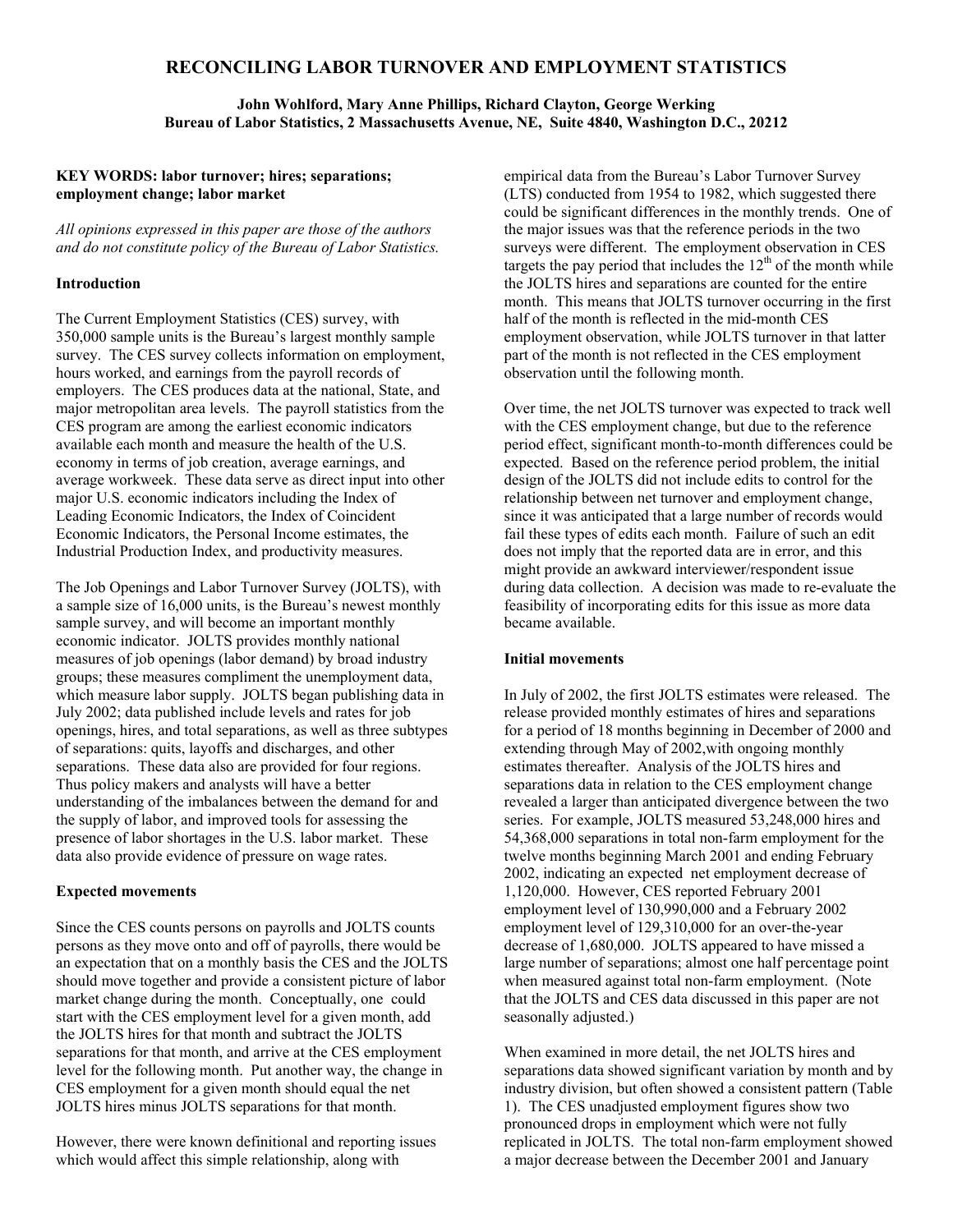2002 observations (which would be consistent with a release of temporary holiday workers), and a smaller but still significant fall between the June and July observations. There were also some significant differences by industry, ranging from 3% higher than annual CES change in Retail Trade to 5% lower in Nondurable Goods Manufacturing. Further, there appeared to be some discernable patterns in this divergence within some industries.

#### Table 1



While it had been anticipated that there could be significant month-to-month differences between CES and JOLTS, it was expected that over the course of a year the monthly differences would net to a small annual difference. However, the first year's results clearly indicated the potential for an undercount of JOLTS separations (and also potentially of hires), so a full review of definitions, procedures, edits, and interviewer training was undertaken.

### **Controls**

The first step in the process included an evaluation of the data provided by the respondents. Sample units coded out-ofbusiness (OOB) were reviewed. Approximately 250 units coded OOB were researched using the Establishment Business Survey (EDB), and it was discovered that a number of units had been coded out-of-business without accounting for all of the employment in the separations count. The JOLTS database was adjusted to account for these separations. The JOLTS sample (at that point already 36 months old) was matched against the Longitudinal Database (LDB) to determine if any current JOLTS long-term nonrespondents were in fact OOB. Approximately 85% were still active on the file.

The next step involved a comparison of CES and JOLTS data at the major industry division level. The net JOLTS hires and separations were compared to the CES employment change, and then each major industry division was examined to see where the problems occurred.

As part of ongoing data evaluation, JOLTS staff met with staff from the Health and Human Services' Office of Child Support Enforcement to review "new Hires" data. (This mandatory report is required from all employers within 20 days of any new hire.) Although hires data had been tracking well, there was some divergence in the two series. Major definitional

differences were identified between the two series, and stricter enforcement by HHS also accounted for some of the divergence.

During this same time, JOLTS data were re-benchmarked to revised CES levels. All JOLTS edit failures were reviewed, and cases with lingering edit failures were contacted and in some instances data were corrected. New outlier detection and estimation procedures were introduced with these retabulations.

One hundred random reporters were selected for a more detailed review. Microdata and notes from the selected cases were reviewed to get a feel for the reported data. Nine units with very odd reporting patterns were identified, and a phone Response Analysis Survey was conducted. Based on these contacts, it was determined that an additional on-line edit was needed in the JOLTS Computer Assisted Telephone Interview (CATI) system.

Almost to a person, the respondents agreed that theoretically over the life of a firm all hires and separations should be accounted for, however in many cases, they would never be identified. Some firms, such as a symphony, might report erratic employment with no separations merely based on the schedule of their performances. Some firms reported that there was a lag in entering separations to their automated personnel systems, while other firms noted that due to the different reference periods of the data elements, hires and separations could take up to three months to catch up with the employment level changes. Several large employers explained that they were reporting data based on output from computer runs, and that they would never be able to reconcile these counts.

The next step was to build edits into the CATI system that would provide a quick reference for the interviewers to evaluate the reported data. The screen was modified to include columns that showed the over-the-month change in employment, the difference between reported hires minus separations, the difference between the hires minus the separations and the employment change, and a cumulative tally of these differences. A column also was included for the interviewer to enter a comment code (dubbed Re-Edit code) related to these monthly changes. The Re-edit codes covered most of the situations encountered during the RASs, including a code for "did not ask a question" for those units where the difference between the hires minus the separations and the employment changes was within an acceptable range.

The national office JOLTS staff developed a training package for the interviewers, and each interviewer received individual training. The training included a review of the JOLTS concepts and the reference periods for each data element. It must be noted that in many cases, the reference periods were the reason for the differences. It was stressed to the interviewers that just because the employment change did not equal the difference between the reported hires and separations, this did not necessarily indicate that the data were wrong. The timing of a firm's hires and separations was everything. Selected units collected by the individual interviewer were reviewed and suggestions were made as to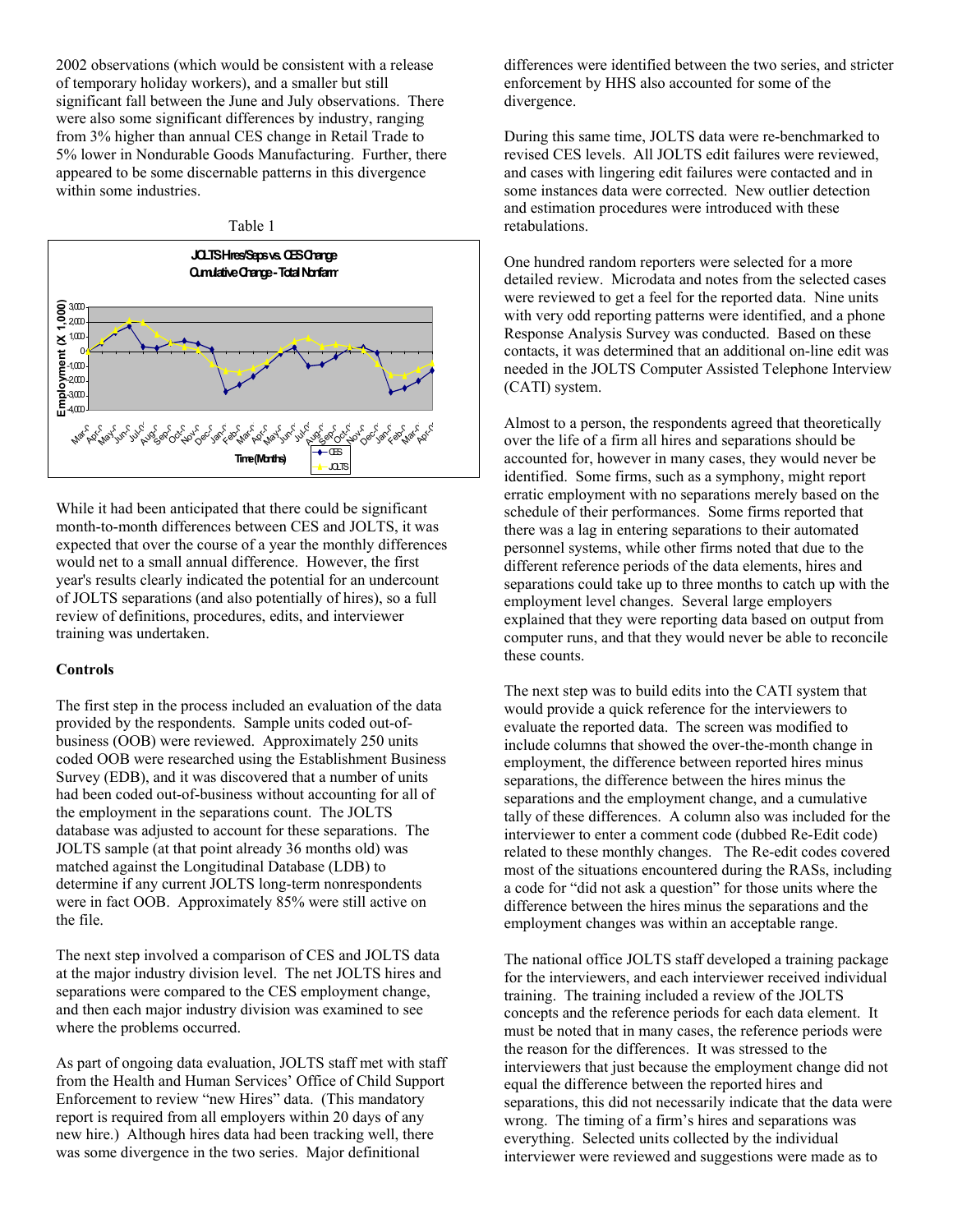the type of questions the interviewer might ask of the respondent.

Over the next month, an informational sheet was developed and faxed to approximately 12,000 sample members. This material discussed the employment change versus the difference between hires and separations issue that was being addressed. When CATI firms were contacted, the interviewers reiterated the message included on the faxed sheets. Specific data clarification questions were developed for use when the reported data did not add up. Firms were targeted when changes between reported hires minus separations were not reflected in their over-the-month employment changes. In many cases, it was recognized that these differences would never be resolved. Oftentimes, the respondent had a part-time workforce where not all persons work every week, or persons were on LWOP for family or maternity leave but were not separated from the establishment, or the numbers only were available from printouts and could not be resolved.

These units are monitored each month; listings and screen shots are reviewed and forwarded to the Atlanta DCC. At best, units are reviewed if they are found to have a difference between hire minus separations and employment change of greater than or equal to plus/minus 100. In any given month, there are 150-180 of these units. Approximately 50% of these units report employment of over 5,000. Again, in most of these large firms or aggregated multi unit establishments, the respondent is getting the JOLTS data from the end of a personnel roster rather than a payroll listing, so there is little hope of resolving these differences.

# **Impact of the Controls**

These controls that relate hires and separations more closely with employment change have had a significant beneficial effect. As noted earlier, in the March 2001-February 2002 time period JOLTS showed 1,120,000 more separations than hires -compared to the CES decrease of 1,680,000. The two series' diverged by 560,000 or almost one half percentage point of total non-farm employment.

One year after the corrective measures were taken, this divergence was considerably reduced. From March 2002- February 2003, JOLTS measured 50,000,000 hires and 50,229,000 separations, indicating an expected net employment decrease of 229,000. For the same period, CES reported an over-the-year decrease of 230,000. JOLTS virtually eliminated the divergence at the total-nonfarm level.

Below the total level, eight of the eleven industry divisions showed improvement, ranging from 7% in Services to 82% in Retail Trade. Construction, Transportation, and Wholesale Trade are the three industries that did not show much improvement. While these three industries will be closely examined, it is important to point out that the 2002 annual average employment of these industries combined makes up only 15% of total employment. In the six largest industries (Services, Retail Trade, State and Local Government, Durable Goods Manufacturing, Finance, Insurance and Real Estate, and Nondurable Goods Manufacturing), comprising 82% of

total employment, the divergence was reduced by amounts ranging from 7% (Services) to 82% (Retail).

### **Reasons for differences**

The controls put in place in the JOLTS program have resulted in a marked reduction in the difference between over-themonth CES employment change and JOLTS net flow of Hires/Separations. Differences, however, remain. Where do these differences come from, and can they be controlled?

Part-time workers – A major potential source of difference between the two surveys can be traced to part-time workers. Depending on their schedules, these employees may move in and out of the employment count for CES while never changing their employment status for JOLTS because they are still on the employee roster. The same can be said of "on-call" workers. A part-time worker at a retail establishment is an excellent example of this issue. If the part-timer is not working during the pay period that includes the  $12<sup>th</sup>$  of the month, he or she does not appear in the CES employment count. The employee was not separated, so the JOLTS net hires/separations does not show a corresponding decrease.

Payroll vs. Human Resources – Another explanation for differences between the two surveys concerns the source of the data for each survey. The CES data are generally collected from the payroll records of the sampled establishment, whereas the JOLTS data, depending upon the size and automation level of the firm, may come from the human resources office, payroll reports, the memory of the timekeeper, etc.

Hired vs. working **–** A closer look at the definitions of the CES and JOLTS programs shows that while the JOLTS data should be expected to approximate the CES, JOLTS is not counting employment in the CES definition. JOLTS counts hires and separations which are generally assumed to be reflected in employment. However, a closer look at the data indicates this is not necessarily so. An excellent example of this relationship can be found in State and Local government. (See Table 2)



Table 2

The CES employment level reflects people who worked or received pay for the reference pay period, and shows the expected drop in employment when school lets out for the summer and the winter holiday season. (While the CES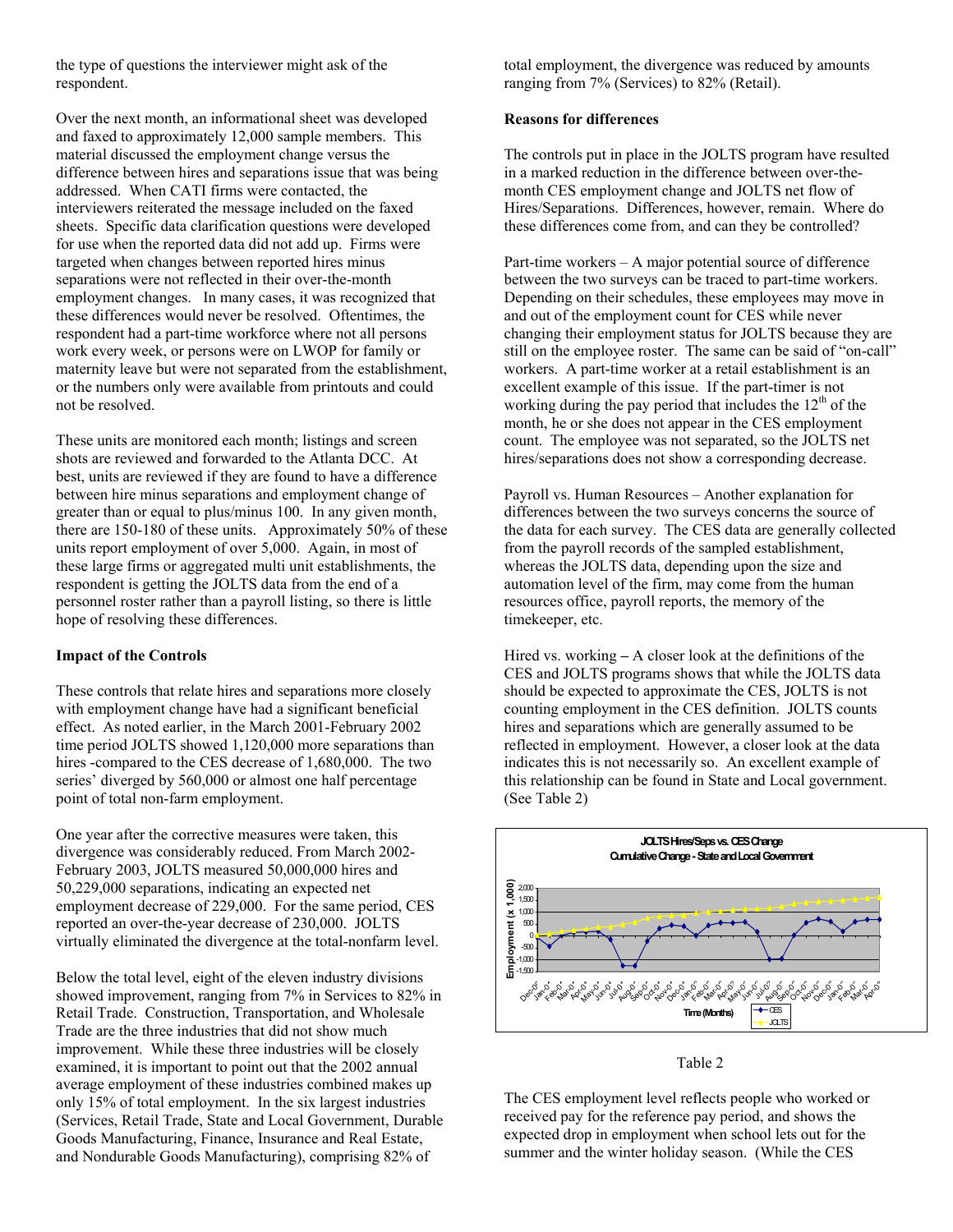counts teachers as employed all year, the rest of the school staff such as the teachers aides, school secretaries, etc. don't work, and their absence is reflected in the CES employment level.) For JOLTS, these workers were not formally separated in June nor were they rehired in August, so no hires or separations data are reported.





Reference Periods **–** A simple explanation of divergence between the two surveys for a given month can be found by examining the reference periods for each survey. The employment observation in CES targets the pay period that includes the  $12<sup>th</sup>$  of the month. The JOLTS hires and separations, however, are counted for the entire month. This means that JOLTS turnover occurring in the first half of the month is reflected in the mid-month CES employment observation, while JOLTS turnover occurring in the latter part of the month will not be reflected in the CES employment observation until the following month. An excellent example of this effect can be seen in the retail trade comparison, for the months of October 2002 through January 2003. (See Table 3.)

The employment estimate garnered from the net JOLTS hires/separations data for October 2002 is very close to the CES employment for October 2002. In November, both programs reflect the surge in hires that takes place prior to the Christmas holiday. However, in December, the CES jumps upward while the net JOLTS change drops, opening up a large divergence in the two series. In January, the net JOLTS change shows another large drop, but the CES employment level drops even faster, catching up to (and actually passing) the JOLTS data. This shows the effect of the reference period on the data. Starting from rough equilibrium in November, CES shows the mass hiring that takes place in Retail Trade prior to Christmas. Immediately after Christmas, however, many firms begin laying off their Christmas help. The December mid-month CES observation reflects only the buildup of employment. The JOLTS hires and separations reflect the entire month and catch the end-of-month separations. In January 2003, the CES picks up the end-of-December employment movement, and the two surveys are once again in rough balance.

Payroll practices – Payroll practices also account for a share of the divergence between the two data series. While the number of employees who worked or received pay for a given pay period is a straightforward concept, the issue of separations from payroll is more difficult to capture. For instance, Temporary Help firms amass large numbers of workers on their rosters, but these workers are not necessarily all working in any given pay period. Temporary Help firms in some cases report employees as hired as soon as they are put on the roster, whereas they are unlikely to report these employees as being paid until they actually work. These same firms can also have problems with reporting separations. They may not even be aware an employee has quit until they attempt to send him or her on assignment. Upon discovering that an employee "quit" months ago, they may report the separation as a current separation. Other firms appear to conduct a periodic cleaning of their rosters, at which point inactive employees could be considered separated. In these cases JOLTS might receive a large number of separations all at once, or perhaps no separations at all.

Another potential issue involves employers who keep separated employees on their rosters until W-2 forms are mailed the following January.

### **Future research plans**

As a result of this project, several areas were identified for ongoing monitoring and future research. The primary task is to strengthen the interviewer training and make sure that respondents are aware of our concern for quality reporting. As noted earlier, units with a net difference of plus/minus 100 are targeted for re-review each month by the DCC staff. In an average month, this means taking an in-depth look at approximately 150-180 establishments. Of these, approximately 31% are not questioned about the reason for the difference (usually less than 2% of the total employment) or indicate that the information comes off the end of a print-out and can not be reconciled. Nearly 43% of the respondents note that they use part-time, on-call, or seasonal workers which causes the employment difference, or they indicate that the data would resolve itself within 1-3 months. An analysis by industry shows that 54 % of the problem units are in federal, state or local government. A quick review of the interviewer notes will identify those respondents or interviewers who don't understand the concepts.

Another outcome of the project pointed to the need for interviewers to become industry specialists. This entailed targeting industries with special reporting issues and assigning units coded in those industries to specific interviewers. Based on information available in the national office and written comments provided by the interviewers, special industry training was developed and delivered to the DCC staff. With the introduction of the next set of sample panels, these specialists will be handling selected industries from enrollment through collection and follow-up. This should cut down on the data problems, because the interviewer will know what questions to ask specific to the industry.

Of the units mentioned above, it should be noted that approximately 70% of these units report via touchtone data